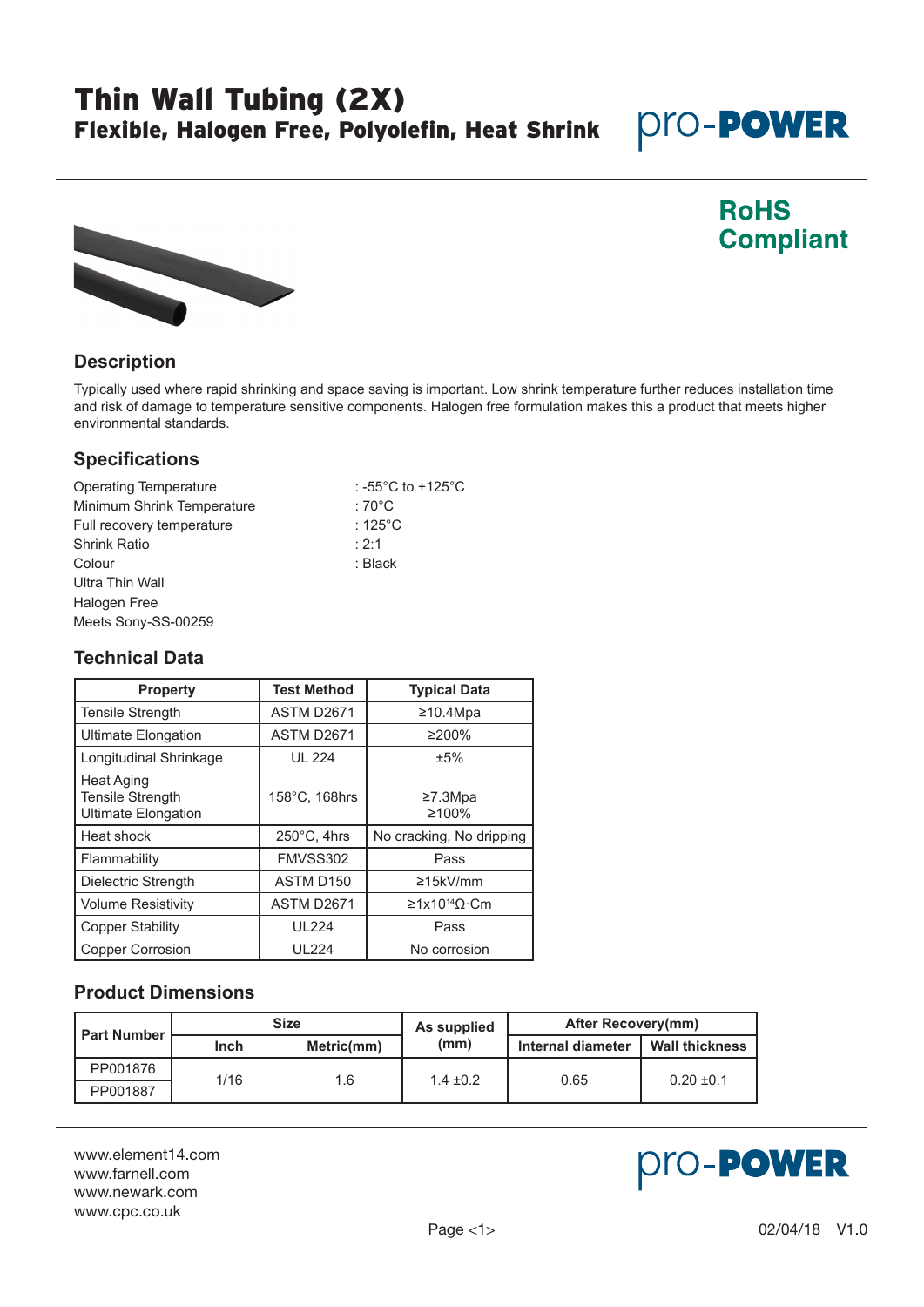## Thin Wall Tubing (2X) Flexible, Halogen Free, Polyolefin, Heat Shrink



| <b>Part Number</b> | <b>Size</b>                 |            | As supplied          | <b>After Recovery(mm)</b> |                       |
|--------------------|-----------------------------|------------|----------------------|---------------------------|-----------------------|
|                    | <b>Inch</b>                 | Metric(mm) | (mm)                 | Internal diameter         | <b>Wall thickness</b> |
| PP001877           |                             | 2.4        | $2.4 \pm 0.2$        | 1                         | $0.22 \pm 0.1$        |
| PP001888           | 3/32                        |            |                      |                           |                       |
| PP001878           |                             | 3.2        |                      | 1.5                       | $0.28 \pm 0.1$        |
| PP001889           | 1/8                         |            | $3.4 \pm 0.2$        |                           |                       |
| PP001879           |                             |            | 4.8<br>$4.9 \pm 0.2$ | 2.3                       | $0.30 \pm 0.1$        |
| PP001890           | 3/16                        |            |                      |                           |                       |
| PP001880           |                             |            | $6.5 \pm 0.2$        | 3                         | $0.32 \pm 0.1$        |
| PP001891           | 1/4                         | 6.4        |                      |                           |                       |
| PP001881           | 3/8<br>9.5<br>$9.5 \pm 0.3$ |            | 4.5                  |                           |                       |
| PP001892           |                             |            |                      |                           | $0.35 \pm 0.1$        |
| PP001882           | 1/2                         | 12.7       | $12.5 \pm 0.3$       | 6                         | $0.4 \pm 0.1$         |
| PP001893           |                             |            |                      |                           |                       |
| PP001883           | 3/4                         | 19         | $18.5 \pm 0.4$       | 9                         | $0.42 \pm 0.1$        |
| PP001894           |                             |            |                      |                           |                       |
| PP001884           | 1                           | 25.4       | $25.5 \pm 0.5$       | 12.5                      | $0.45 \pm 0.1$        |
| PP001895           |                             |            |                      |                           |                       |
| PP001885           | 1.5                         | 38.1       | $41.5 \pm 1$         | 19.1                      |                       |
| PP001896           |                             |            |                      |                           |                       |
| PP001886           | $\overline{2}$              | 50.8       | $51.5 \pm 1$         | 25.4                      |                       |
| PP001897           |                             |            |                      |                           |                       |

#### **Part Number Table**

| <b>Description</b>                                       | <b>Part Number</b> |
|----------------------------------------------------------|--------------------|
| Tubing, Heat Shrink, Thin Wall, 2:1, 1.6mm, Black, 100m  | PP001876           |
| Tubing, Heat Shrink, Thin Wall, 2:1, 2.4mm, Black, 100m  | PP001877           |
| Tubing, Heat Shrink, Thin Wall, 2:1, 3.2mm, Black, 100m  | PP001878           |
| Tubing, Heat Shrink, Thin Wall, 2:1, 4.8mm, Black, 100m  | PP001879           |
| Tubing, Heat Shrink, Thin Wall, 2:1, 6.4mm, Black, 100m  | PP001880           |
| Tubing, Heat Shrink, Thin Wall, 2:1, 9.5mm, Black, 100m  | PP001881           |
| Tubing, Heat Shrink, Thin Wall, 2:1, 12.7mm, Black, 100m | PP001882           |
| Tubing, Heat Shrink, Thin Wall, 2:1, 19mm, Black, 100m   | PP001883           |
| Tubing, Heat Shrink, Thin Wall, 2:1, 25.4mm, Black, 50m  | PP001884           |
| Tubing, Heat Shrink, Thin Wall, 2:1, 38.1mm, Black, 50m  | PP001885           |
| Tubing, Heat Shrink, Thin Wall, 2:1, 50.8mm, Black, 25m  | PP001886           |
| Tubing, Heat Shrink, Thin Wall, 2:1, 1.6mm, Black, 5m    | PP001887           |

www.element14.com www.farnell.com www.newark.com www.cpc.co.uk